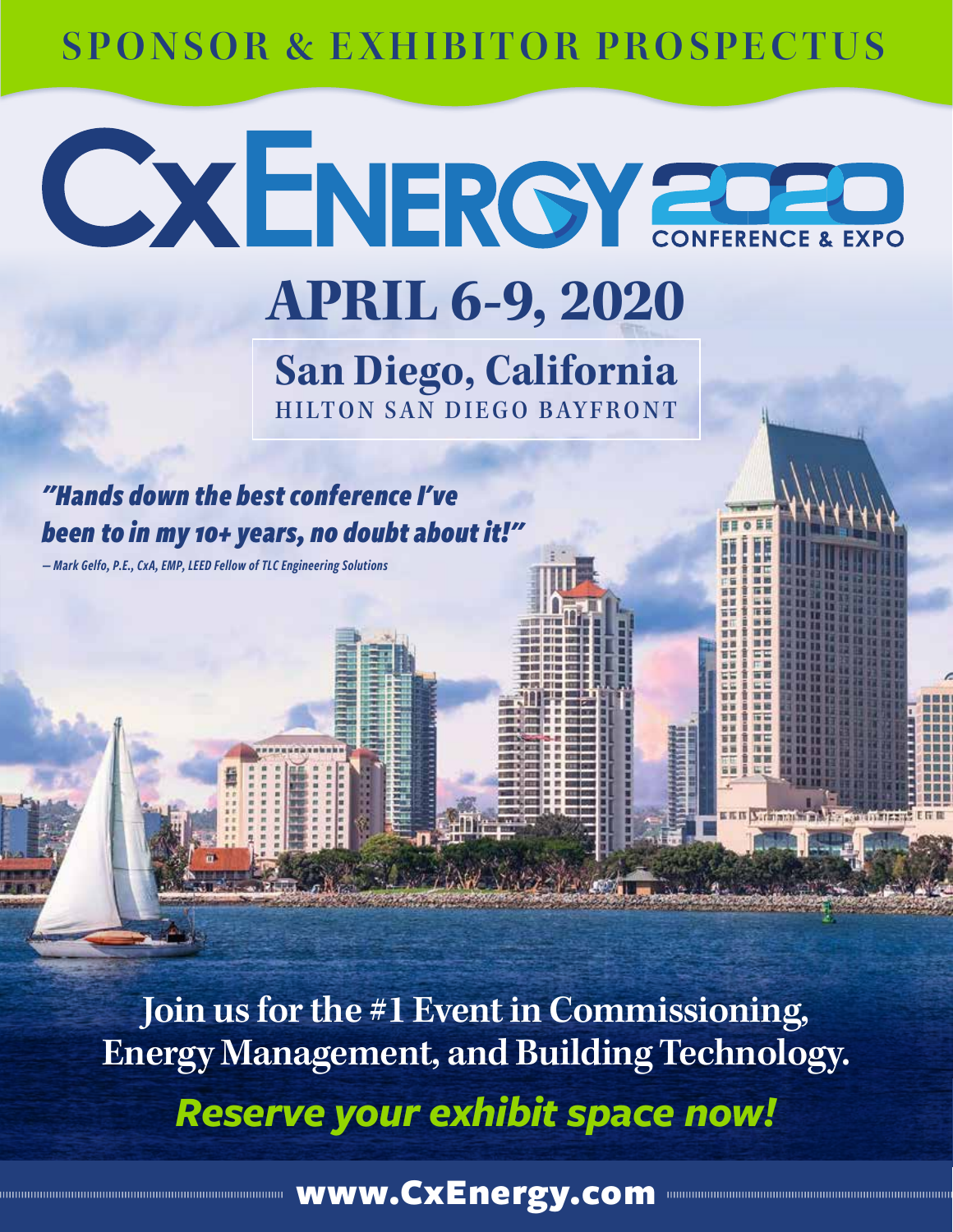# *WHY* SPONSOR & EXHIBIT?

CxEnergy offers at least 6 hours of dedicated exhibit time with no competing technical sessions, ensuring extensive face-to-face interaction with attendees and ample time for product demonstrations. Don't miss the opportunity to showcase products to an audience of nearly 700 commissioning, energy management and TAB professionals. CxEnergy is the perfect place to establish strong partnerships and conduct business deals.



## *WHO* ATTENDS CxENERGY?

- **E** Commissioning Providers
- **Energy Managers**
- **E** Building Owners & Facility Managers
- MEP Engineers
- **E** Building Control & Automation Experts
- $\blacksquare$  **HVAC Testing & Balancing Professionals**
- **E** Building Enclosure Consultants
- Code Consultants
- **Energy Service Providers**
- <sup>n</sup> **Utilities**
- **E** Government Officials
- **Financing Experts**
- Architects

# *WHAT COMPANIES* SHOULD SPONSOR & EXHIBIT?

### **Manufacturers and Providers of:**

- <sup>n</sup> **Cx Software & Tools**
- **Energy Management Platforms**
- **E** Building Automation Systems
- **HVAC Systems**
- **Energy Meters & Tools**
- $\blacksquare$  Instrumentation
- **Example Technologies**
- Building IoT
- Sensors & Monitors
- **E** Building Envelope Materials
- **Lighting & Controls**

## **"The show has been fantastic. We've exhibited at CxEnergy five years in a row."**

*— John Petze, SkyFoundry, CxEnergy Sponsor*

# EXPOSITION SCHEDULE:

**Tuesday, April 7, 2020**

| 12:00 p.m. – 5:00 p.m. | <b>Exhibitor Move-In</b>                 |
|------------------------|------------------------------------------|
| 5:00 p.m. - 7:00 p.m.  | <b>Welcome Reception</b><br>in Expo Hall |

#### **Wednesday, April 8, 2020**

| $9:00$ a.m. $-10:00$ a.m. | Meet & Greet with<br><b>Sponsors &amp; Exhibitors</b> |
|---------------------------|-------------------------------------------------------|
| 12:00 p.m. $-$ 2:00 p.m.  | Luncheon                                              |
| $5:30$ p.m. $-7:30$ p.m.  | <b>Grand Reception</b><br>in Expo Hall                |
| 7:30 p.m. $-8:00$ p.m.    | <b>Exhibitor Move-Out</b>                             |
| Thursday, April 9, 2020   |                                                       |
| $8:00$ a.m. $-10:00$ a.m. | <b>Exhibitor Move-Out</b>                             |

## HOTEL INFORMATION



### Hilton San Diego Bayfront

- 1 Park Blvd, San Diego, CA 92101
- 1-800-445-8667 and mention the group code **ENRGY**.
- **Room rate:** \$219 + tax

**Cut-Off Date:** Cutoff date: March 9, 2020

Located 5 miles away from the San Diego International Airport (SAN)

### **Click here to book or visit CxEnergy.com**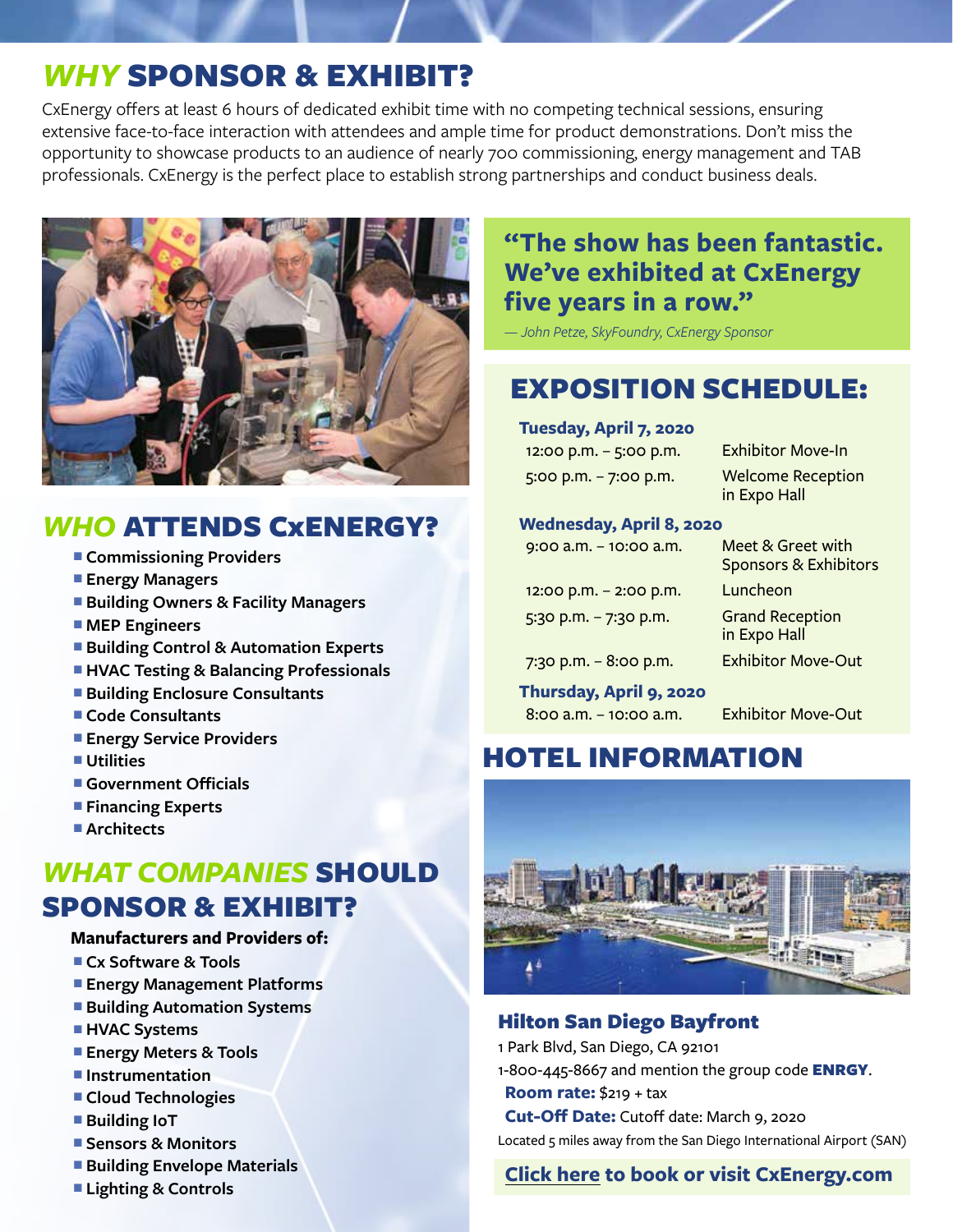# SPONSORSHIP OPPORTUNITIES

Become a Sponsor and put your brand at the center of the building commissioning and energy management conversation! Your products and services will be continuously promoted to more than 40,000 professionals in the construction industry.





- $\blacksquare$  Exclusive opportunity to present a technical session at CxEnergy
- **Podium recognition during** Plenary Session in front of hundreds of attendees
- $\blacksquare$  Recognition during networking events
- Company logo on CxEnergy.com and on-site signage
- $\blacksquare$  2 minute video commercial in the CxEnergy App
- $\blacksquare$  5 complimentary conference registrations
- $\blacksquare$  20' x 10' exhibit space
- $\blacksquare$  5 banner insertions in monthly newsletter
- 2 complimentary CxA or EMP training attendees
- $\blacksquare$  Full page ad in the on-site Conference Program



- $\blacksquare$  Recognition during networking events
- Company logo on CxEnergy.com and on-site signage
- $\blacksquare$  1-minute video commercial in the CxEnergy App
- $\blacksquare$  4 complimentary conference registrations
- $\blacksquare$  10' x 10' exhibit space
- $\blacksquare$  3 banner insertions in monthly newsletter
- 1 complimentary CxA or EMP training attendee



- $\blacksquare$  Recognition during networking events
- Company logo on CxEnergy.com and on-site signage
- $\blacksquare$  3 complimentary conference registrations
- $\blacksquare$  10' x 10' exhibit space
- $\blacksquare$  1 banner insertion in monthly newsletter



- Company logo on CxEnergy.com and on-site signage
- $\blacksquare$  2 complimentary conference registrations
- $\blacksquare$  10' x 10' exhibit space

Not sure which sponsorship is right for you? Call us today at 202-737-7775 or email questions to **info@commissioning.org.**



## EXPO FLOOR PLAN

|            |     |                 | = Booth reserved |     |                 |                  |
|------------|-----|-----------------|------------------|-----|-----------------|------------------|
| 120        |     | Food & Beverage |                  |     | Food & Beverage | <b>BAR</b>       |
| 118        | 119 | 218             |                  | 219 | 318             | 319              |
|            | 117 | 216             |                  | 217 | 316             |                  |
| 114        | 115 | 214             |                  | 215 | 314             | <b>EXHIBITOR</b> |
| 112        | 113 | 212             |                  | 213 | 312             | LOUNGE           |
|            | 111 | 210             |                  | 211 | 310             |                  |
| 108        |     |                 |                  |     |                 | 309              |
|            | 107 | 206             |                  | 207 | 306             |                  |
| <b>BAR</b> | 105 | 204             |                  | 205 | 304             | 307              |
| 104        | 103 | 202             |                  | 203 | 302             | 305              |
|            |     |                 |                  |     |                 |                  |
| 100        | 101 | 200             |                  | 201 | 300             | 301              |